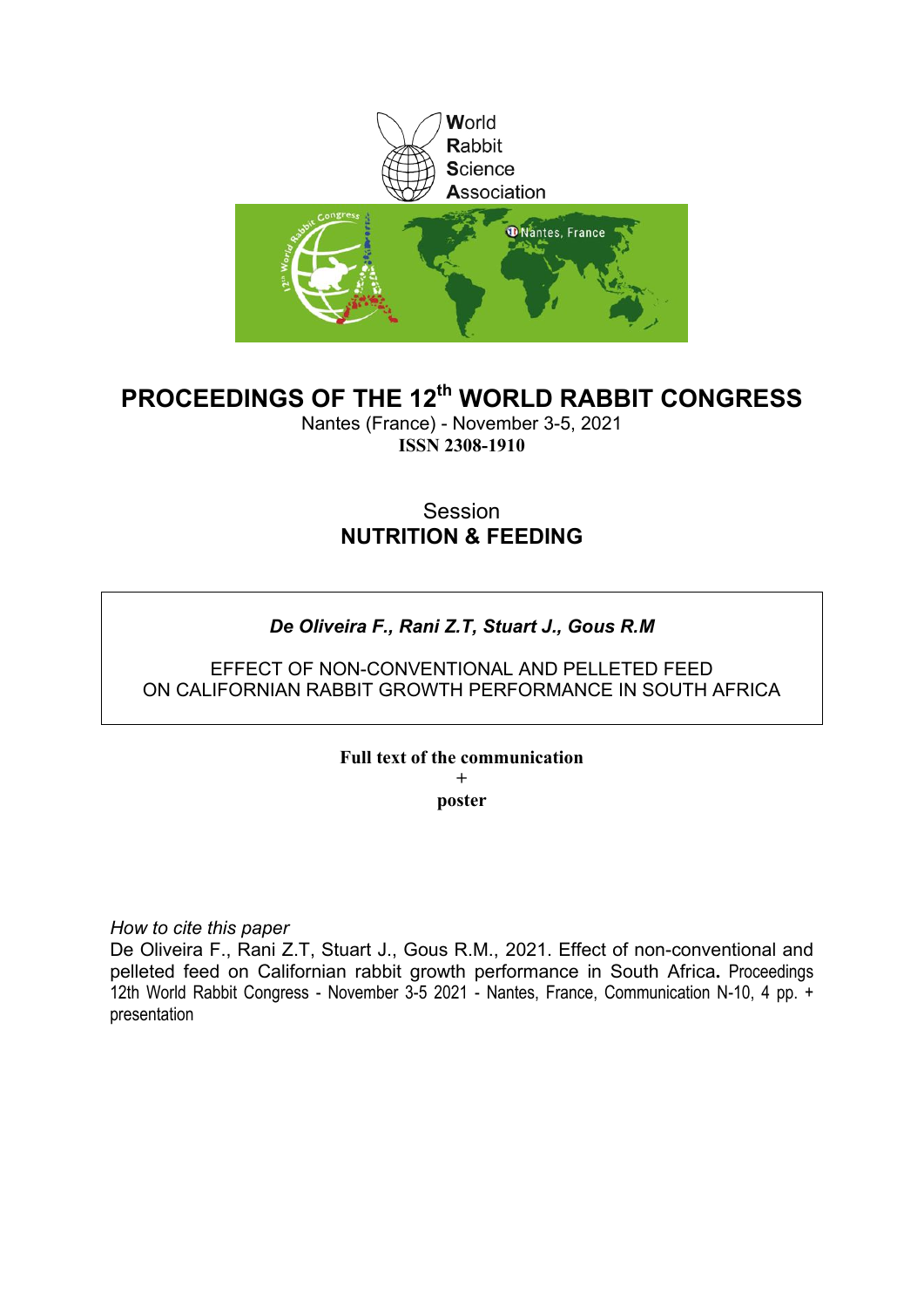## **EFFECT OF NON-CONVENTIONAL AND PELLETED FEED ON CALIFORNIAN RABBIT GROWTH PERFORMANCE IN SOUTH AFRICA**

### **De Oliveira F.<sup>1</sup> , Rani Z. T<sup>1</sup> , Stuart J.<sup>1</sup>, Gous R. M.<sup>1</sup>**

<sup>1</sup>Dept. of Animal and Poultry Science, University of KwaZulu Natal, Private Bag X01, 3201, Pietermaritzburg, R. South Africa 2 Future Farmers, Private Bag X485,3290, Howick, RSA \*Corresponding author: RaniZ@ukzn.ac.za.

#### **ABSTRACT**

Poverty in South Africa is increasing with the increase in unemployment, and households are failing to meet their daily nutritional needs. An alternative source of meat protein produce at low cost can decrease poverty. Feeding costs is the major cost in livestock production, making choice of feed a key in reducing feed costs. Poultry rely on grains for optimum growth whereas rabbits can utilize fibrous diets. The use of non-conventional feed sources to reduce feeding cost and increase profitability without affecting growth performance has been conducted in this study. Two groups of twenty (20) Californian rabbits were used in a feeding trial on a rabbit farm in Howick. Group one was fed commercial diet used for fattening fryers and group two was given a mixture of common grasses which served as nonconventional feed sources (experimental diet). The experimental diet had higher fiber (%) and protein (%) than commercial diet, dietary energy (ME) was unknown for both diets. After 6 weeks feeding trial, results concluded that rabbits that were fed commercial diets performed better than those fed with experimental diet. Carcass traits showed that yield and abdominal fat covering for experimental diet was less than commercial diet. Algometry correlations showed a positive relationship between live weight gain and body length and chest width development. The findings have shown that rabbits can be reared on low feeding costs without affecting its performance by more than 20%. Therefore, poor households can benefit by either marketing the meat or use it for own consumption. Farmers can increase their profits by considering non-conventional feed sources. Thus, proving the potential of rabbit farming in South Africa.

**Key words**: Feeding costs, Feed, efficiency, Growth performance, Rabbit meat

#### **INTRODUCTION**

Feeding cost is the highest expense in an agricultural production system which may account up to 70% (Maertens and Gidenne, 2016). Therefore, feed efficiency is an important key in reducing feeding costs and improving farm sustainability. Rabbits are capable of utilising high-fibre feeds better than poultry and have a better Feed Conversion Ratio (FCR) than cattle or sheep. Currently, the production costs of meat rabbits are almost twice than that of poultry and meat yield is similar in weight with poultry being cheaper (Maertens and Gidenne, 2016). For rabbits to be competitive, a reduction in feeding costs is essential. Therefore, the study aims to rear rabbits on non-conventional feed sources without significantly affecting growth rates and saving on feed costs. Pelleted feed is commercially formulated for rabbits to meet their nutritional requirements and the non-conventional feed sources (natural grasses and vegetation) contain unknown amounts of nutrients. In this study, it is assumed that rabbits on pelleted feed will perform better than rabbits on non-conventional feed**.**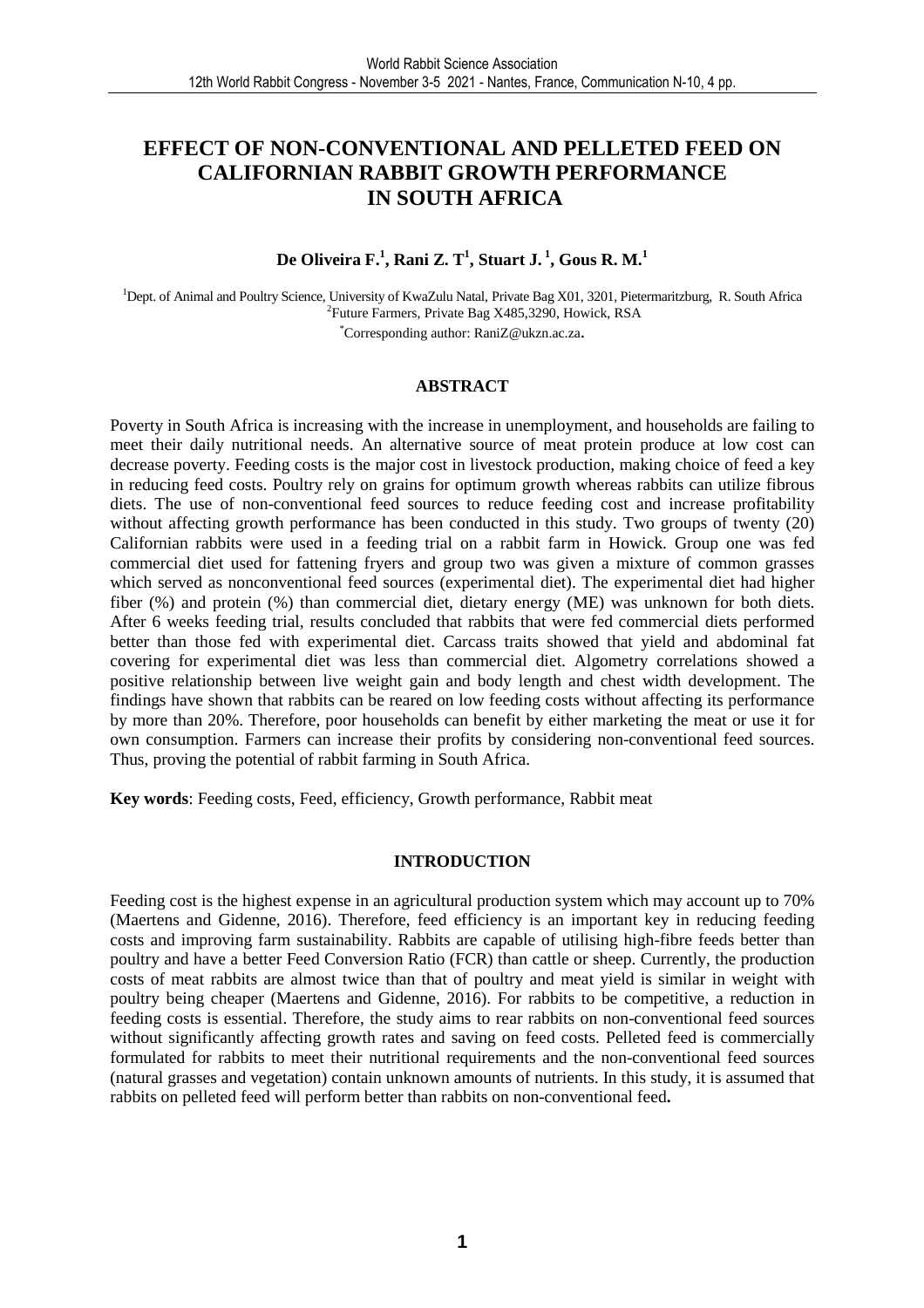#### **MATERIALS AND METHODS**

#### **Animals and experimental design**

At the weaning age of 5 weeks, forty mixed sex Californian rabbits were used in this study. Rabbits with closely equal homogenous live body weight at the beginning of the experiment, were placed together in a set of 2 rabbits per cage. The experimental groups were classified as follows: Group 1:20 Californians fed greens. Group 2:20 Californians fed commercial diets served as control. The animals were raised inside a covered shed that had a concrete floor with galvanized hanging metal wire cages (60x60x60cm), each cage had feeders and automatic drinking system and nipples. The shed was kept under managerial and hygienic conditions.

This experiment was carried out at Camelot farm (29°25'32.7"S 30°11'12.5"E), Howick in Kwa-Zulu Natal, South Africa, during spring season. All rabbits were kept under a shed open from the sides, with traps that can be rolled down during extreme conditions. The distribution of the cages was at one side of the shed in a symmetrical way to get the same climatic conditions to all animals, no controlled temperature. Average temperatures for the region varied between a minimum of 16°C and maximum of 25°C. The trial was carried out in compliant to the ethical guidelines specified by the Certification of Authorization to Experiment on Living Animals provided by the UKZN Animal Ethics Committee.

#### **Chemical Analyses**

The two types of diets were supplied at *ad libitum* as well as fresh clean drinking water. Diet 1 was commercially formulated feed for rabbits and diet 2 was non-conventional greens and veggies found around the farm. Experimental diet was in the form of grasses and vegetable leaves present around the farm during the trail, the ingredients of this diet comprised of kikuyu (*Pennisetum clandestinum*), perennial ryegrass *(Lolium perenne),* Russian wildrye grass *(Psathyrostachys juncea),* beetroot leaves (*Beta vulgaris) and* white clover *(Trifolium repens).* These ingredients were handpicked and fed ad lib to the rabbits every day as fresh feed. The commercial feed was in the form of pellets with a diameter of 4mm. The nutritional composition was determined using the AOAC Official Method 934.01 for Dry matter, AOAC Official Method 990.03 for crude protein and Ankom Technology method for ADF and NDF, for each diet provided in Table 1. No medical probiotics were given at weaning.

| Nutrient (%) | Greens          | <b>Pelleted feed</b> |
|--------------|-----------------|----------------------|
| Dry matter   | $94.4 \pm 0.3$  | 91.18                |
| Protein      | $24.3 \pm 2.44$ | 12.82                |
| <b>ADF</b>   | $23.7 \pm 5.7$  | 24.9                 |
| <b>NDF</b>   | $49.8 \pm 6.8$  | 26.26                |

The experimental period was 6 weeks, corresponding to the fattening period of meat rabbits, from weaning to slaughter. The animals were weighted once a week during this period. The weekly measurements included live body Weight (LBW), body

length (BL) and chest width (CW) and the average daily gain (ADG) was calculated during the experimental periods. LBW was measured using a digital 3 decimal point scale in kilograms, BL and CW was recorded using with a waist measuring tape in centimetres. At the end of the feeding trial, four rabbits from each treatment were weighted and slaughtered to complete bleeding, then carcasses weight (CBW) was recorded. Rabbits selected for slaughter were the smallest and the heaviest from each group to give an estimated mean of the two groups.

#### **Statistical Analysis**

Statistical significance was determined by one-way Analysis of Variance using GenStat 18<sup>th</sup> Ed. program. Data entered was LBW, BL, CW and CBW. Significant difference was considered at  $P < 0.001$  or  $P < 0.05$ .

#### **RESULTS AND DISCUSSION**

#### **Effect of feed on growth parameters at 6 weeks of age**

The ADG of the Greens diet was half lower (13.7  $g/d$ ) compared with the pellet diet (30.7  $g/d$ ). In addition, the mortality was  $40\%$  higher (P=0.007) in the Greens diet. Body length and Chest width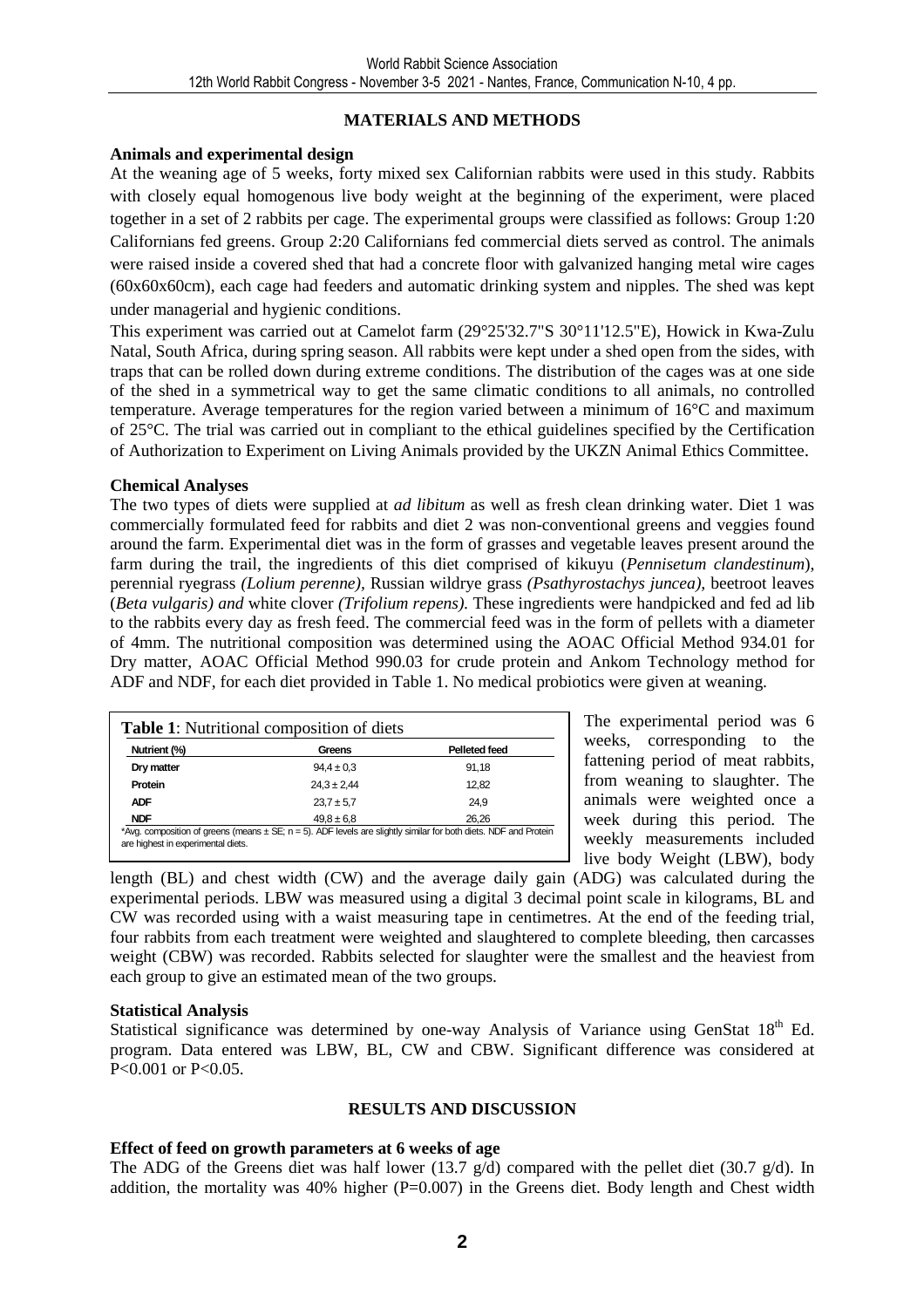were significantly higher by 6% and 9% respectively for pellet diet than rabbits on green diet. Body length also indicates a positive relationship ( $r^2 > 0.5$ ) with body weight. This means that an increase in weight gain also result in body length increase and chest width development. Weight gain is controlled but feed intake and quality of feed, so the results mean that the algometry growth and development of the rabbit is dependent on the diet type. Levels of feeds and type of diet can influence the evolutionary change in body composition (Randriamandratondrakotonirina *et al.,* 2016).

Individual body weights ranged between 1.6 kg to 2.2 kg for commercial diet, and 1.3 kg to 2.0 kg for experimental diet. North *et al.* (2017) recommends slaughtering at 13 weeks of age ( $\sim$  live weight of 2.2 kg) and Coniglio rabbit meat company market their fryers at 12 weeks of age weighing 2.1 to 2.3 kg. The group fed commercial diet on average weighed 10% below the minimum recommended slaughter weight (2.1 kg) and green fed diet was 28% below.

| Table 2: Effect of different feeds on average group growth parameters after 6 weeks of fattening |  |  |  |
|--------------------------------------------------------------------------------------------------|--|--|--|
|--------------------------------------------------------------------------------------------------|--|--|--|

|                       |                      | <b>Experimental diets</b>      |         |
|-----------------------|----------------------|--------------------------------|---------|
| <b>Parameters</b>     | <b>Pelleted feed</b> | <b>Non-conventional greens</b> | P-value |
| ADG $(g/d)$           | $30.7 \pm 4.2$       | $13.7 \pm 13.6$                | 0.265   |
| Live body weight (kg) | $1.9 \pm 0.1$        | $1.5 \pm 0.1$                  | < 0.001 |
| Body Length (cm)      | $31.5 \pm 0.2$       | $29.7 \pm 0.7$                 | 0.004   |
| Chest width (cm)      | $29.5 \pm 0.4$       | $26.8 \pm 0.7$                 | < 0.001 |
| Mortality rate $(\%)$ | 15.0(3/20)           | 55.0(11/20)                    | 0.007   |

\*ADG, Average Daily Gain; MEAN *± S.E. of rabbits alive at the end of the experiment (except for ADG) In brackets:(no. of dead/no. of rabbits at the beginning of the trial)*



Green fed rabbits did not depict a linear growth rate as with the commercial diet (Figure 1). The growth curve started decreasing after 7 weeks of age until 10 weeks of age (week 2 to week 5 of feeding trail). This decrease in weight gain resulted in more than 50% mortality of 20 rabbits, this may be due to the high protein to fibre ratio in the greens diet. The type of feed may also influence mortality rate (Lounaouci-Ouyed *et al.,* 2014). During the whole experiment, a mortality rate of 35% (14 of 40 rabbits), 15% and 55% for commercial diet and experimental diet, respectively. The mortality of the rabbits was noticed across the whole farm, including non-experimental rabbits

#### **Effect of Feed composition**

Fibre (in the form of ADF and NDF) was higher in experimental diet than control diet. High fibre diets are known to reduce feed efficiency and nutrient digestibility (Osho *et al.,* 2013). Fibre intake affects gut microflora yield in rabbits (Oso *et al.* 2011) and a balance between dietary fibre and energy is essential for optimal growth and health (Osho *et al,* 2013). Osho *et al.* (2013) found that a diet comprising of high fibre results in highest weight gain compare to other diets with various fibre content. The present study gave different results, were rabbits receiving more fibre had lower growth rates than rabbits fed a low fibre diet. The results obtained could be caused by the higher protein levels in the Greens diets. Protein content for experimental diet was two times more than that of commercial diet. Higher protein levels in a diet increases ADG (Wang *et al.*, 2012), which was not the case in the Greens diet. A possible cause might be the imbalance with the other nutrients, and under such unbalanced feed the growth is impaired. Growth performance on commercial pellets was much higher (30.7  $g/d$ ) than rabbits on fed green feed (13.7  $g/d$ ). This indicated that commercial feeds was well nutritionally balanced and met rabbit's requirements for growth.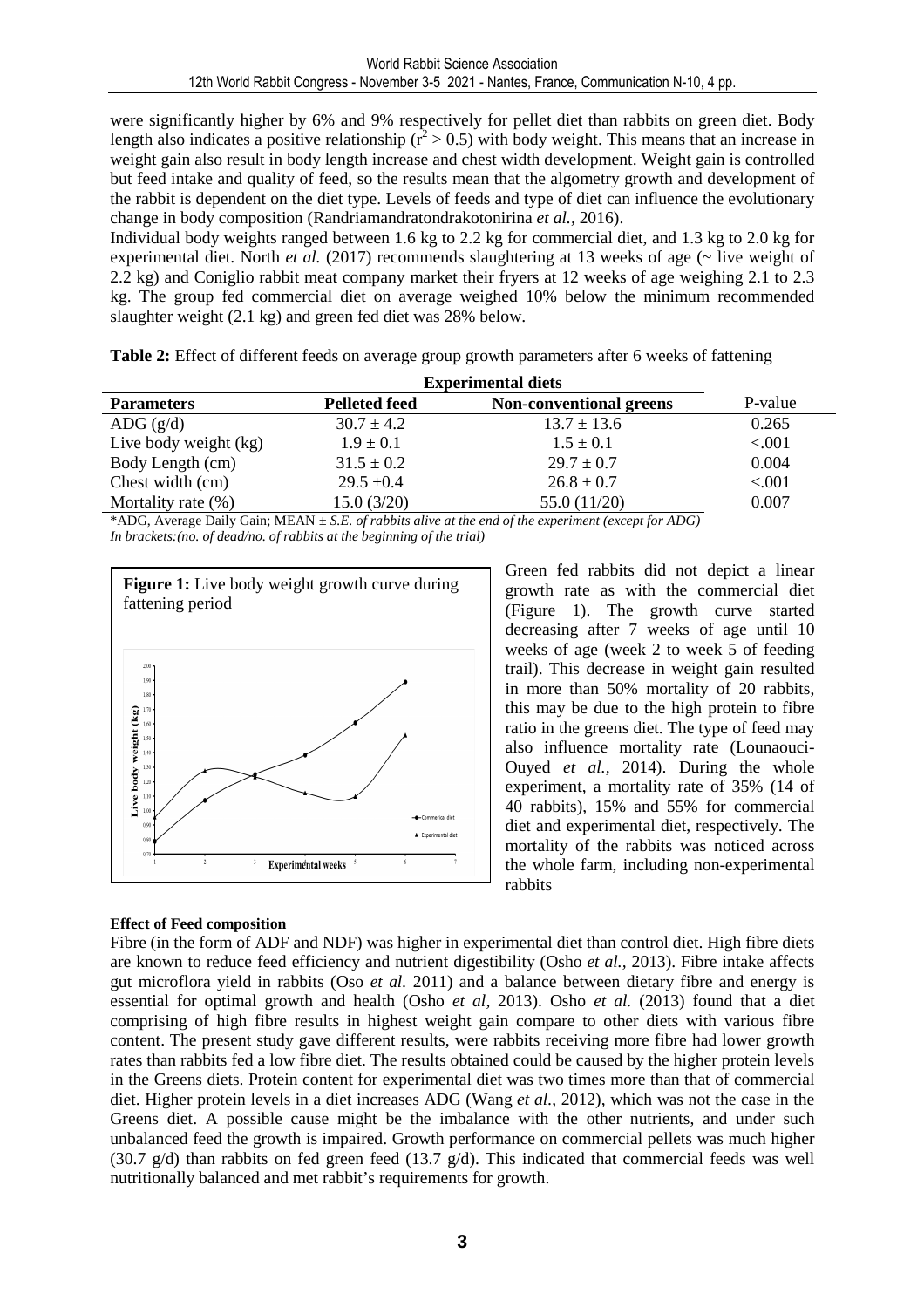#### **CONCLUSIONS**

This paper suggests that fryers can be fed exclusively green based diets without adverse performance on growth performance and carcass traits **provided** that the nutrients are well balanced. An effective feeding strategy can include commercial feeds as a supplement to boost growth performance. In the field, e.g. rural communities, rearing rabbits on non-conventional feeds is feasible on low feeding cost. Thus, showing a great potential of rabbit farming in alleviating poverty. To completely reduce feeding costs in a rabbitry, further research must be done on reproduction performance.

#### **ACKNOWLEDGEMENTS**

Authors would like to thank and acknowledge the significant contribution made by Judy Steward and Prof Gous towards the initiation and running of the trial.

#### **REFERENCES**

- El-Sabrout, K., Aggag, S. 2017. The gene expression of weaning age and its effect on productive performance of rabbits. *World Rabbit Sci*., 25, 1-7.
- Lounaouci-Ouyed G., Berchiche M., Gidenne T., 2014. Effects of substitution of soybean meal-alfalfa-maize by a combination of field bean or pea with hard wheat bran on digestion and growth performance in rabbits in Algeria. *World Rabbit Sci. 22: 137-146.*
- Maertens L., Gidenne T. 2016. Feed efficiency in rabbit production: nutritional- economical and environmental aspects. *In: Proc. 11th World Rabbit Congr*. Qingdao China*, 15, 337-350.*
- Martens L. 2010. Feeding systems for intense production. *In : Nutrition of the rabbit. CABI. (De Blas C., Wiseman, J., Eds.). Wallingford, UK, 253-266.*
- Osho, A.O, Oso, I.E, Akpan T.A, Ayanniyi A.O., Fafiolu A.V., Jedege O.A., Isah, R.A., Ade, S.O . (2013). Effect of Varying NDF, ADF, and digestibleenrgy levels on growth performance, nutrient digestibility, caecal fermentation, caecal and faecal microflora of growing rabbits. *Global J. of Sci. Frontier Res., 13, 5-13.*
- Oso, A.O., Sobayo, R.A., Jegede, A.V., Fafiolu, A.O, Iyasere, O.S., Dele, P., Bamgbose, A.M., Cecilia, A. 2011. Effect of dietary inclusion of sorghum milling waste on growth response, nutrient utilisation, gut characteristics and cecal microflora of weaner rabbits. Ani*. Sci J. (Japan), 82, 468-474*.
- Randriamandratondrakotonirina H. N. F. A., Rakotozandriny J. N., Randriampenohaja A. R. J. (2016). Growth Allometry among the Rabbit of Amoron i Mania. *Universal J. of Agric Res*., *4 , 48 - 52*.
- Wang X., Ma M., Sun L., Wang C., Zhu Y., Li F. 2012. Effects of different protein, fibre and energy levels on growth performance and the development of digestive organs in growing meat rabbit. *In: Proc. 10th World Rabbit Congr*. *Egypt, , 641-645.*